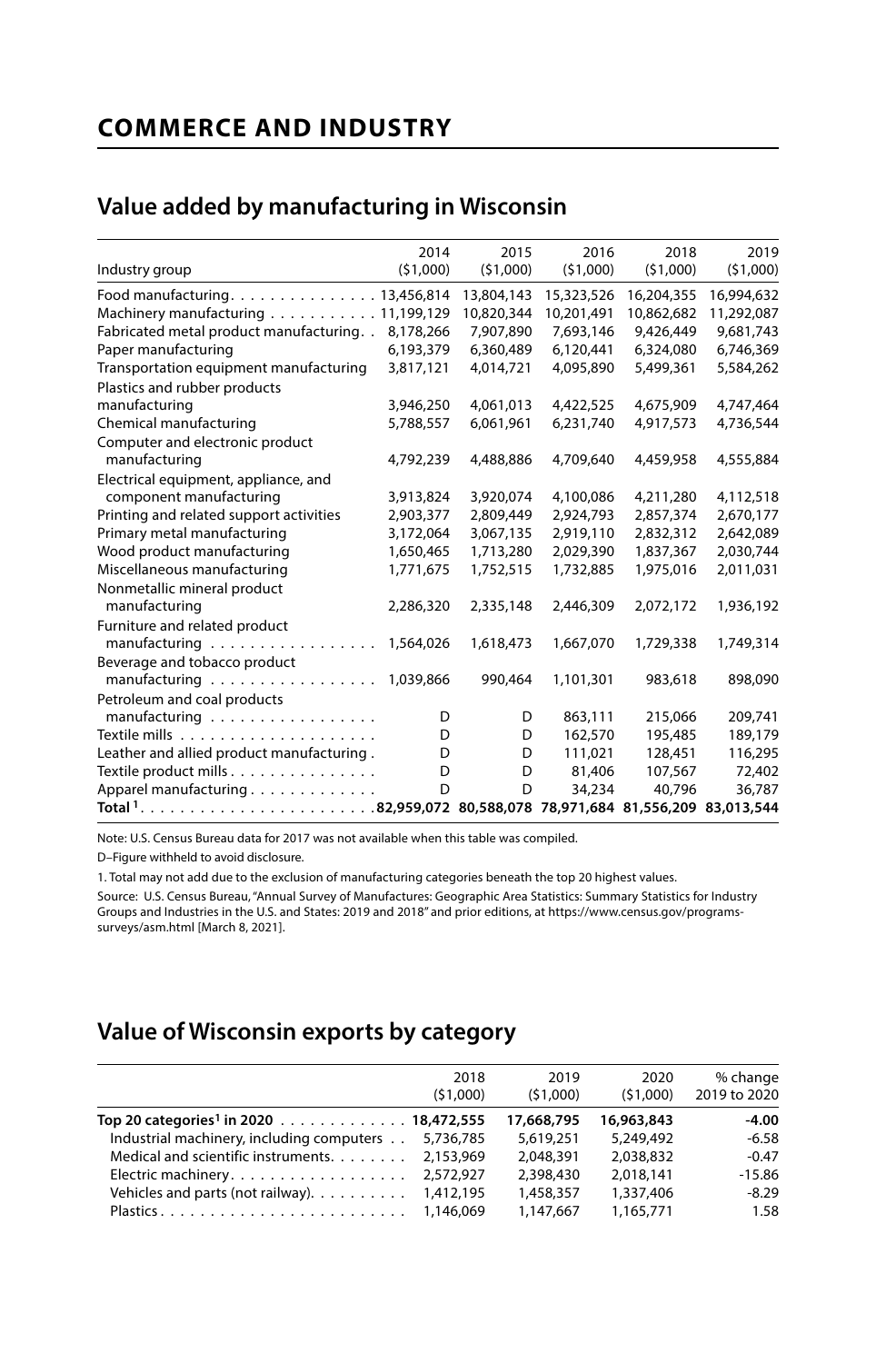|                                       | 2018     | 2019       | 2020       | % change     |
|---------------------------------------|----------|------------|------------|--------------|
|                                       | (51,000) | (51,000)   | (51,000)   | 2019 to 2020 |
| Paper and paperboard                  | 888.717  | 814,010    | 723.254    | $-11.15$     |
| Aircraft, spacecraft, and parts       | 729.701  | 554,322    | 575.307    | 3.79         |
| Miscellaneous chemical products       | 429,654  | 460,232    | 530,600    | 15.29        |
| Iron and steel products.              | 456.205  | 392.617    | 385,337    | $-1.85$      |
| Miscellaneous edible preparations.    | 366,214  | 344,706    | 343,227    | $-0.43$      |
| Pharmaceutical products               | 393,934  | 351,226    | 315,746    | $-10.10$     |
| Prepared vegetables, fruits, and nuts | 354,800  | 361.834    | 315,595    | $-12.78$     |
| Organic chemicals.                    | 197,459  | 207,288    | 277,993    | 34.11        |
| Dairy, eggs, honey, etc.              | 282,263  | 237.869    | 263,402    | 10.73        |
| Starch, glue, enzymes.                | 159,877  | 201,983    | 256,953    | 27.21        |
|                                       | 272,384  | 241,083    | 245,725    | 1.93         |
|                                       | 269.773  | 237,260    | 244.272    | 2.96         |
| Essential oils, perfumes.             | 221,236  | 217,820    | 231.802    | 6.42         |
| Prepared meats and fish               | 245.735  | 223.257    | 224.240    | 0.44         |
| Prepared cereal, flour, starch        | 182,658  | 151,192    | 220,748    | 46.00        |
|                                       |          | 21,668,455 | 20,504,334 | $-5.37$      |
|                                       |          |            |            |              |

### **Value of Wisconsin exports by category,** continued

1. Export categories based on U.S. Census Bureau commodity codes.

Source: Wisconsin Economic Development Corporation, "Top Products Exported from Wisconsin," at https://wedc.org/wpcontent/uploads/2021/03/WI-Exports-by-Product-Top-Products.pdf [March 8, 2021].

#### **Value of Wisconsin exports by market**

|                                                          | 2018       | 2019       | 2020       | % change     |
|----------------------------------------------------------|------------|------------|------------|--------------|
|                                                          | (51,000)   | (51,000)   | (51,000)   | 2019 to 2020 |
|                                                          |            |            |            |              |
| Top 20 markets in 2020                                   | 19,303,347 | 18,392,498 | 17,099,144 | $-7.03$      |
|                                                          | 7,026,881  | 6,753,896  | 6,226,130  | $-7.81$      |
|                                                          | 3,452,912  | 3,281,841  | 2,554,048  | $-22.18$     |
| $China \ldots \ldots \ldots \ldots \ldots \ldots \ldots$ | 1,633,403  | 1,373,152  | 1,553,608  | 13.14        |
|                                                          | 814,002    | 760.020    | 726,290    | $-4.44$      |
|                                                          | 734,269    | 704,443    | 686,149    | $-2.60$      |
|                                                          | 792,216    | 804,559    | 625,725    | $-22.23$     |
|                                                          | 572,808    | 576.227    | 567,959    | $-1.43$      |
|                                                          | 591,401    | 544,564    | 508,524    | $-6.62$      |
|                                                          | 448,529    | 451.766    | 429,416    | $-4.95$      |
|                                                          | 397.824    | 418,578    | 381,309    | $-8.90$      |
|                                                          | 497,963    | 434,923    | 372,998    | $-14.24$     |
| Hong Kong                                                | 290,796    | 212,381    | 360,969    | 69.96        |
|                                                          | 187,439    | 228,996    | 355,014    | 55.03        |
|                                                          | 392.802    | 299,408    | 302.491    | 1.03         |
|                                                          | 267,223    | 328,220    | 290,399    | $-11.52$     |
|                                                          | 319,084    | 312,328    | 262,127    | $-16.07$     |
| Singapore                                                | 221,133    | 235,197    | 253,630    | 7.84         |
|                                                          | 186,121    | 156.264    | 234,238    | 49.90        |
|                                                          | 280,252    | 289,097    | 206,773    | $-28.48$     |
|                                                          | 196,287    | 226,638    | 201,347    | $-11.16$     |
|                                                          | 22,709,323 | 21,668,455 | 20,504,334 | $-5.37$      |

Source: Wisconsin Economic Development Corporation, "Top Destinations for Wisconsin Exports," at https://wedc.org/wpcontent/uploads/2021/03/WI-Exports-by-Country-Top-Destinations.pdf [March 8, 2021].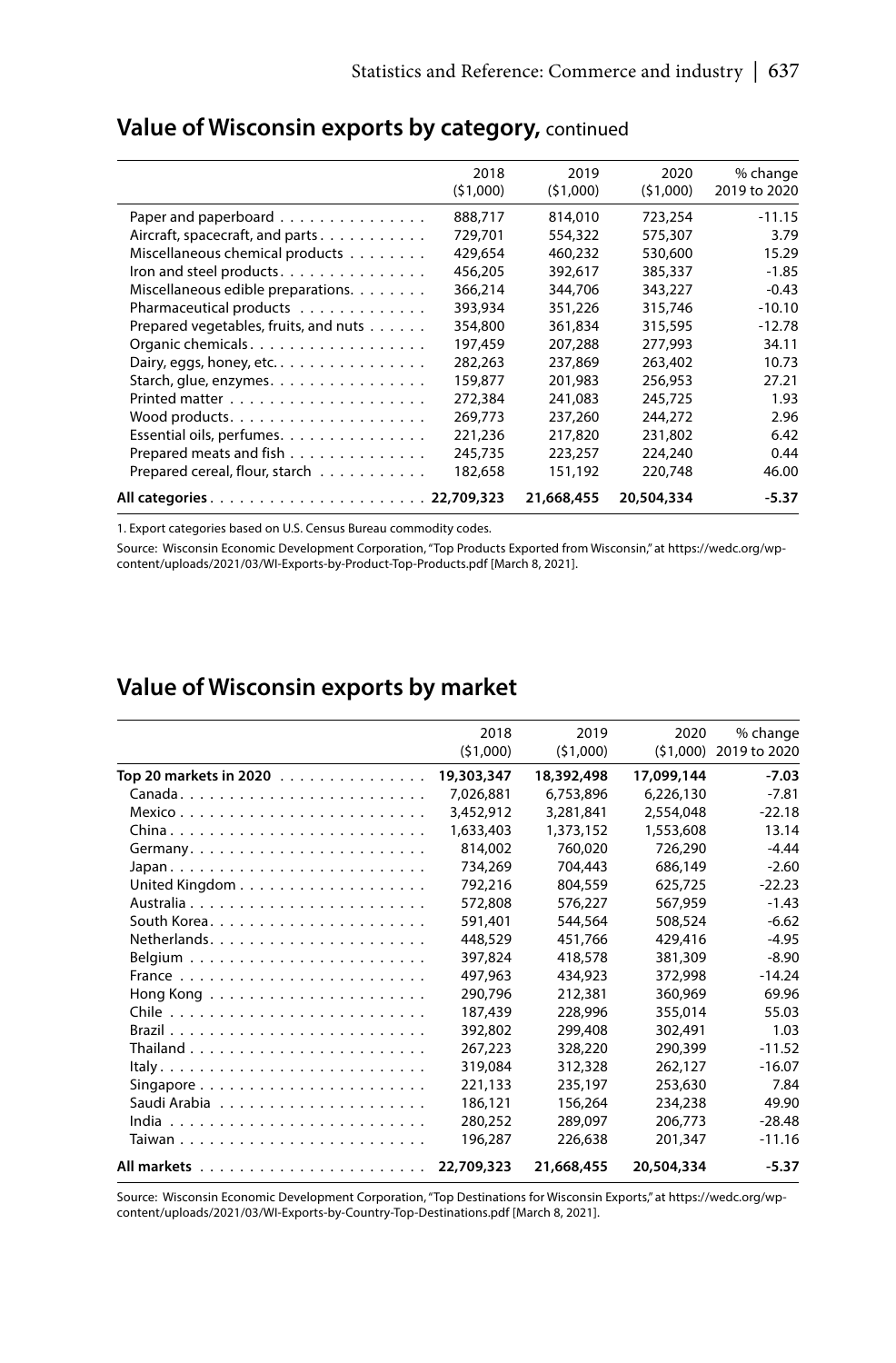|                   |                                                      | Transactions <sup>1</sup> |                                              |                           |                                                               |                                           |                                |
|-------------------|------------------------------------------------------|---------------------------|----------------------------------------------|---------------------------|---------------------------------------------------------------|-------------------------------------------|--------------------------------|
|                   | Domestic                                             |                           |                                              |                           | Fees $(5)$                                                    |                                           |                                |
| Year <sup>2</sup> | Articles of<br>incorpora-<br>tion filed <sup>3</sup> | Amdts, and<br>articles    | Foreign<br>restated corporations<br>licensed | Fees for<br>incorporation | Fees for<br>articles of foreign cor-<br>poration <sup>4</sup> | Other<br>corporation<br>fees <sup>5</sup> | <b>Total fees</b><br>collected |
| Calendar          |                                                      |                           |                                              |                           |                                                               |                                           |                                |
| 1905              | 98                                                   | <b>NA</b>                 | 95                                           | <b>NA</b>                 | <b>NA</b>                                                     | <b>NA</b>                                 | 69,312                         |
| 1915              | 1.043                                                | 382                       | 112                                          | 28.287                    | 3.743                                                         | 89.695                                    | 121,725                        |
| 1925              | 1,438                                                | 896                       | 198                                          | 57,614                    | 11,139                                                        | 78,153                                    | 146,906                        |
| 1935              | 1.272                                                | 439                       | 176                                          | 30.839                    | 8.956                                                         | 41.631                                    | 81,426                         |
| 1945              | 1,120                                                | 680                       | 131                                          | 31,823                    | 4.826                                                         | 113,963                                   | 150,612                        |
| 1955              | 2,537                                                | 874                       | 287                                          | 89,951                    | 31,146                                                        | 175,973                                   | 297,070                        |
| 1965              | 4,063                                                | 1,320                     | 401                                          | 344,906                   | 120,506                                                       | 193,844                                   | 659,256                        |
| Fiscal            |                                                      |                           |                                              |                           |                                                               |                                           |                                |
| 1975              | 5,976                                                | 1,483                     | 663                                          | 361,013                   | 386,061                                                       | 594,498                                   | 1,341,572                      |
| 1980              | 7,334                                                | 1,978                     | 753                                          | 373,220                   | 753,461                                                       | 788,204                                   | 1,914,885                      |
| 1985              | 7,605                                                | 2,359                     | 1,018                                        | 485,835                   | 1,142,129                                                     | 1,371,476                                 | 2,999,440                      |
| 1990              | 8,387                                                | 2,525                     | 1,408                                        | 546,550                   | 2,368,900                                                     | 1,491,104                                 | 4,406,554                      |
| 1995              | 10.031                                               | 2.716                     | 1.507                                        | 829.555                   | 4,208,178                                                     | 2,538,521                                 | 7,576,254                      |
| 2000              | 21,133                                               | 3,088                     | 2,464                                        | 2,265,455                 | 6,403,447                                                     | 3,548,264                                 | 12,217,166                     |
| 2005              | 33,589                                               | 3,595                     | 2,787                                        | 4,092,782                 | 6,043,400                                                     | 5,509,178                                 | 15,645,000                     |
| 2010              | 27,349                                               | 2,231                     | 2,495                                        | 5,247,361                 | 8,311,900                                                     | 5,291,939                                 | 18,851,200                     |
| 2011              | 28,535                                               | 2,210                     | 2,706                                        | 10,303,300                | 7,696,300                                                     | 723,400                                   | 18,723,000                     |
| 2012              | 30,014                                               | 2,166                     | 2,817                                        | 10,599,880                | 8,345,500                                                     | 700,200                                   | 19,645,500                     |
| 2013              | 34,045                                               | 2,907                     | 3,100                                        | 10,911,200                | 8,701,600                                                     | 751,900                                   | 20,364,700                     |
| 2014              | 35,955                                               | 2,917                     | 3,400                                        | 11,206,000                | 9,379,000                                                     | 784,100                                   | 21,369,100                     |
| 2015              | 36,576                                               | 2.804                     | 3,523                                        | 11,746,200                | 7,820,600                                                     | 844,400                                   | 20,411,200                     |
| 2016              | 38,304                                               | 3,203                     | 3,701                                        | 13,643,500                | 6,659,700                                                     | 748,700                                   | 21,051,900                     |
| 2017              | 39,933                                               | 3,208                     | 3,771                                        | 12,534,100                | 9,957,900                                                     | 729,000                                   | 23,221,100                     |
| 2018              | 43,179                                               | 3,430                     | 4,116                                        | 13,165,800                | 9,822,300                                                     | 782,700                                   | 23,770,800                     |
| 2019              | 44.584                                               | 3,263                     | 4,561                                        | 13,791,900                | 11,539,400                                                    | 798,900                                   | 26,130,200                     |
| 2020              | 45,943                                               | 3,080                     | 4,283                                        | 14,489,000                | 9,416,100                                                     | 946,500                                   | 24,851,600                     |

#### **Basic data on Wisconsin corporations**

Amdts.– Amendments; NA–Not available.

1. Includes only corporate entities for which the reporting agency is the office of record. 2. Since 1975, data is computed on a fiscal year basis, ending June 30 of year shown. 3. Beginning in 1997, includes limited liability companies. 4. Since 1975, totals include fees for foreign corporation annual reports. 5. Includes fees for filing annual reports and corporation charter documents other than articles of incorporation.

Sources: Wisconsin Department of Financial Institutions, departmental data for 2000–20 [February 2021]; prior data from the Office of the Wisconsin Secretary of State.

### **Financial institutions operating in Wisconsin**

| Year <sup>1</sup>                   | Number | Total deposits<br>(mil. dol.) | Year <sup>1</sup>                   | Number | Total deposits<br>(mil. dol.) |
|-------------------------------------|--------|-------------------------------|-------------------------------------|--------|-------------------------------|
| $1900. \ldots \ldots \ldots \ldots$ | 349    | \$125                         | $1990. \ldots \ldots \ldots \ldots$ | 504    | 37,589                        |
| $1910. \ldots \ldots \ldots$        | 630    | 269                           | $2000.$                             | 365    | 75,379                        |
| $1920. \ldots.$                     | 976    | 768                           | 2010.                               | 299    | 126.660                       |
| 1930.                               | 936    | 935                           | 2011.                               | 296    | 128,628                       |
| 1940.                               | 574    | 993                           | 2012.                               | 295    | 132.812                       |
| $1950. \ldots \ldots \ldots \ldots$ | 556    | 2.966                         | 2013                                | 285    | 129.714                       |
| $1960. \ldots \ldots \ldots$        | 561    | 4.386                         | 2014.                               | 278    | 136,508                       |
| 1970.                               | 602    | 8.751                         | 2015.                               | 269    | 140.261                       |
| 1980.                               | 634    | 24.764                        | 2016.                               | 257    | 143,504                       |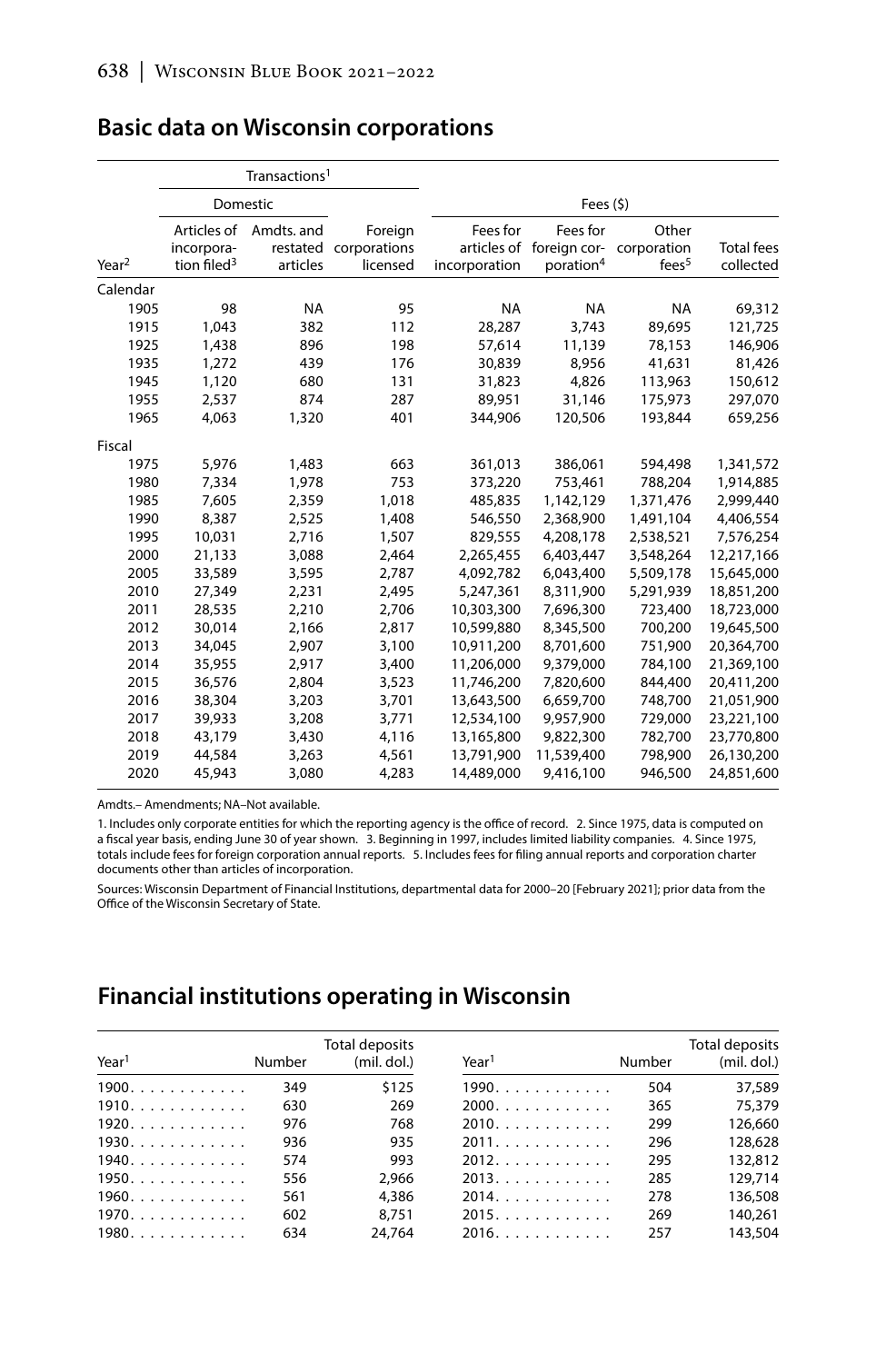#### **Financial institutions operating in Wisconsin,** continued

| Year <sup>1</sup> | Number | Total deposits<br>(mil. dol.) | Year <sup>1</sup> | Number | Total deposits<br>(mil. dol.) |
|-------------------|--------|-------------------------------|-------------------|--------|-------------------------------|
| 2017.             | 241    | 155,034                       | 2019.             | 226    | 151.229                       |
| 2018.             | 236    | 150.114                       | 2020.             | 216    | 179.312                       |

1. Beginning in 1994, data include federal charter savings associations and state-chartered savings associations, supervised by the U.S. Office of Thrift Supervision, and institutions operating in Wisconsin but headquartered outside the state. Deposits for these years are rounded to nearest thousands of dollars.

Sources: 1950 and earlier: Board of Governors of the Federal Reserve System, All-Bank Statistics, U.S., 1959; 1960: Wisconsin Commissioner of Banks, agency data, December 1965; 1970: Federal Deposit Insurance Corporation, Assets and Liabilities**—** Commercial and Mutual Savings Banks, June 1971; 1980: Federal Deposit Insurance Corporation, corporate data; 1990: Federal Deposit Insurance Corporation, Data Book: Operating Banks and Branches, Book 3, June 30, 1993; 2000 to date: Federal Deposit Insurance Corporation, Summary of Deposits, "State Totals by Charter Class for All Institution Deposits, Deposits of All FDIC-Insured Institutions Operating in Wisconsin," June 30, 2020, and prior issues.

#### **Wisconsin financial institutions, June 30, 2020**

|                                                                       |                     | Insured commercial banks and<br>trust companies |                               |              |                              |                  |  |
|-----------------------------------------------------------------------|---------------------|-------------------------------------------------|-------------------------------|--------------|------------------------------|------------------|--|
|                                                                       |                     |                                                 | State charter                 |              | Insured savings institutions |                  |  |
| Type of institution or branch<br>Total                                | National<br>charter |                                                 | FRS FRS non-<br>member member |              | Federal<br>Total charter     | State<br>charter |  |
| Headquartered in state<br>183                                         | 20                  | 16                                              | 123                           | 24           | 10                           | 14               |  |
| Headquartered outside of state<br>33                                  | 12                  | 4                                               | 14                            | 3            | 3                            | $\Omega$         |  |
| Total institutions<br>216                                             | 32                  | 20                                              | 137                           | 27           | 13                           | 14               |  |
| Total offices<br>1,855<br>Total deposits (mil. dol.). 179,312 118,231 | 906                 | 116<br>12,259                                   | 690<br>40.064                 | 143<br>8.757 | 78<br>5.001                  | 65<br>3.756      |  |

FRS–Federal Reserve System.

Source: Federal Deposit Insurance Corporation, Summary of Deposits, "Deposits of all FDIC-Insured Institutions: State Totals by Charter Class" at www.fdic.gov/regulations/resources/call/sod.html [June 30, 2020].

#### **FDIC-insured institutions operating in Wisconsin, June 30, 2020**

|           |              | Commercial banks |                                | Savings institutions |         |                           |
|-----------|--------------|------------------|--------------------------------|----------------------|---------|---------------------------|
| County    | Institutions | Offices          | <b>Deposits</b><br>(mil. dol.) | Institutions         | Offices | Deposits<br>$(mil.$ dol.) |
| Adams     |              | 5                | 222                            |                      |         | 5                         |
| Ashland.  |              | 9                | 409                            |                      |         |                           |
| Barron.   | 9            | 21               | 998                            |                      |         | 134                       |
| Bayfield. | 4            | 11               | 324                            |                      |         |                           |
| Brown.    | 17           | 62               | 9.148                          |                      | 6       | 174                       |
| Buffalo   | 4            | 10               | 358                            |                      |         |                           |
| Burnett   |              |                  | 386                            |                      |         |                           |
| Calumet   |              | 11               | 584                            |                      |         | 31                        |
| Chippewa  | 10           | 21               | 856                            |                      |         | 25                        |
|           | 6            | 9                | 334                            |                      | 4       | 171                       |
| Columbia. | 10           | 23               | 1,549                          |                      |         |                           |
| Crawford  | 6            | 11               | 439                            |                      |         |                           |
|           | 32           | 145              | 19.782                         |                      |         | 1.429                     |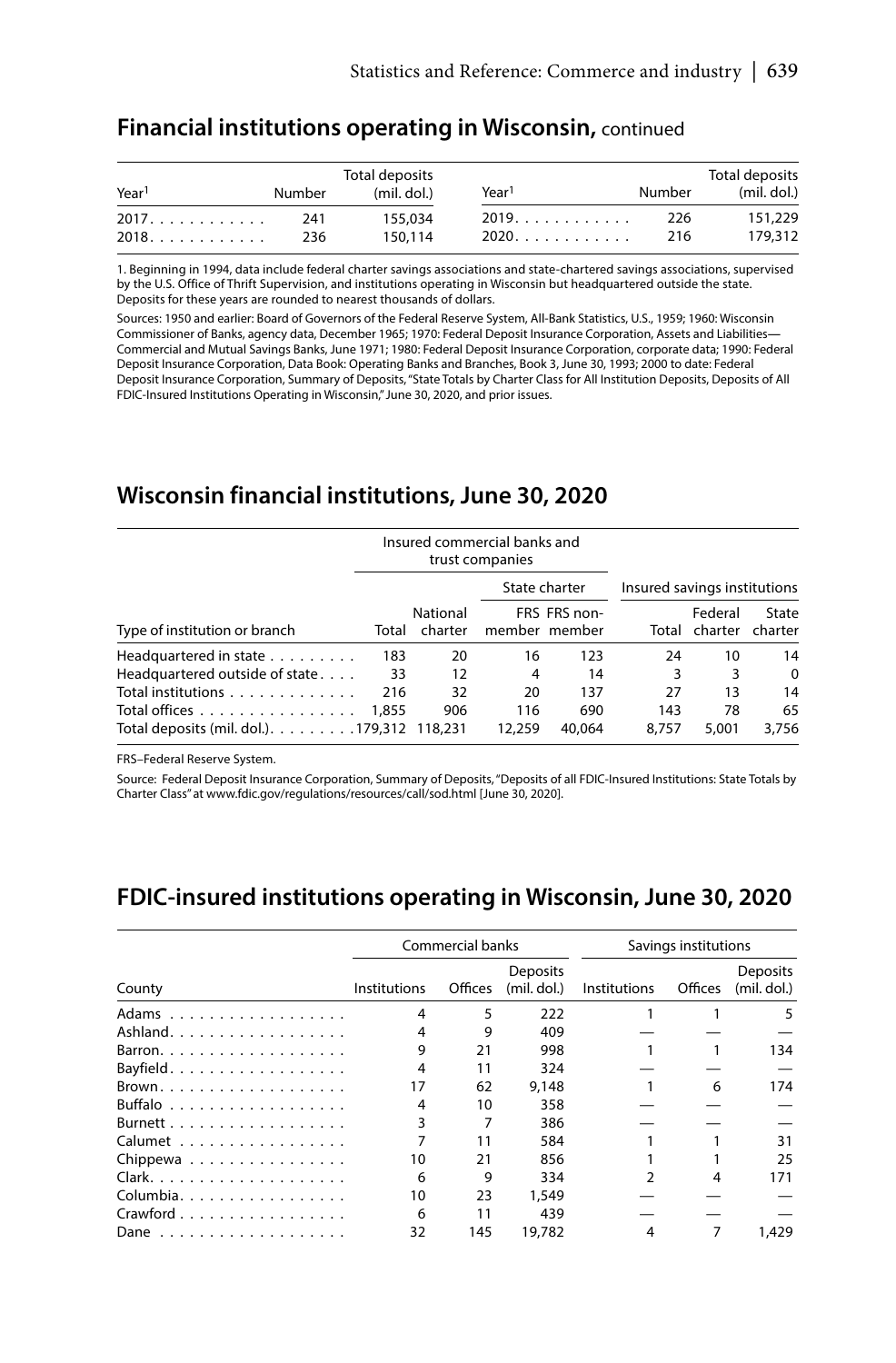#### **FDIC-insured institutions operating in Wisconsin, June 30, 2020,**  continued

|                                                |                | Commercial banks |                 | Savings institutions |                |                 |
|------------------------------------------------|----------------|------------------|-----------------|----------------------|----------------|-----------------|
|                                                |                |                  | <b>Deposits</b> |                      |                | <b>Deposits</b> |
| County                                         | Institutions   | Offices          | (mil. dol.)     | Institutions         | Offices        | (mil. dol.)     |
| Dodge $\ldots \ldots \ldots \ldots \ldots$     | 12             | 30               | 1.266           | 2                    | 2              | 125             |
|                                                | 3              | 12               | 797             | 1                    | $\overline{2}$ | 92              |
| Douglas.                                       | 5              | 9                | 578             | 1                    | 1              | 59              |
|                                                | 8              | 15               | 459             |                      |                |                 |
| Eau Claire.                                    | 15             | 32               | 2,396           | $\mathbf{1}$         | $\mathbf{1}$   | 3               |
| Florence                                       | $\overline{2}$ | 4                | 135             |                      |                |                 |
| Fond du Lac                                    | 9              | 33               | 2,162           | $\mathbf{1}$         | $\mathbf{1}$   | 183             |
| Forest.                                        | $\overline{2}$ | 6                | 199             |                      |                |                 |
|                                                | 11             | 38               | 1,315           |                      |                |                 |
|                                                | 9              | 16               | 1,104           |                      |                |                 |
| Green Lake                                     | 6              | 12               | 764             |                      |                |                 |
|                                                | 7              | 13               | 519             |                      |                |                 |
|                                                | $\overline{2}$ | 3<br>9           | 91              |                      |                |                 |
| Jackson.                                       | 3<br>12        | 26               | 274<br>1,455    |                      |                |                 |
| Jefferson<br>Juneau                            | 6              | 14               | 492             |                      |                |                 |
| Kenosha                                        | 10             | 34               | 2,864           | $\mathbf{1}$         | 3              | 68              |
| Kewaunee                                       | 3              | 11               | 492             |                      |                |                 |
| La Crosse                                      | 14             | 37               | 2,656           |                      |                |                 |
| Lafayette                                      | 8              | 12               | 390             |                      |                |                 |
| Langlade                                       | 4              | 5                | 104             |                      |                |                 |
| Lincoln                                        | 4              | 6                | 326             | 1                    | $\overline{2}$ | 139             |
| Manitowoc.                                     | 9              | 19               | 2,004           |                      |                |                 |
| Marathon.                                      | 17             | 49               | 3,930           | 3                    | 5              | 213             |
| Marinette.                                     | 7              | 17               | 950             | 1                    | 1              | 8               |
| Marquette                                      | 6              | 9                | 238             |                      |                |                 |
| Milwaukee                                      | 21             | 190              | 52,472          | 8                    | 42             | 2,230           |
| $Monroe \ldots \ldots \ldots$                  | 8              | 17               | 826             |                      |                |                 |
| $O$ conto $\ldots \ldots \ldots \ldots \ldots$ | 4              | 7                | 252             | $\mathbf{1}$         | 3              | 53              |
| Oneida                                         | 7              | 15               | 958             |                      |                |                 |
| Outagamie                                      | 18             | 36               | 3,863           | 3                    | 8              | 259             |
| Ozaukee                                        | 12             | 33               | 2,885           | 3                    | $\overline{4}$ | 136             |
|                                                | 3              | 3                | 250             |                      |                |                 |
|                                                | 8              | 12               | 649             |                      |                |                 |
|                                                | 11             | 13               | 663             |                      |                |                 |
| Portage                                        | 12             | 22               | 2.039           | $\overline{2}$       | $\overline{2}$ | 44              |
|                                                | $\overline{2}$ | $\overline{2}$   | 55              | 2                    | 4              | 215             |
| Racine.                                        | 12             | 42               | 5,507           | $\overline{2}$       | 6              | 203             |
| Richland                                       | 6              | 7                | 247             |                      |                |                 |
|                                                | 17             | 34               | 2,888           |                      |                |                 |
|                                                | 4<br>12        | 5                | 291             | 1<br>1               | 1<br>1         | 56<br>65        |
| St. Croix.                                     | 5              | 26<br>7          | 1,748<br>504    |                      |                |                 |
| Sawyer                                         | 9              | 14               | 583             |                      |                |                 |
| Shawano                                        | 15             | 37               | 2,531           |                      |                |                 |
| Sheboygan.                                     | 14             | 24               | 1,549           |                      |                |                 |
|                                                | 3              | 4                | 271             | $\overline{2}$       | $\overline{2}$ | 190             |
| Trempealeau                                    | 9              | 19               | 658             |                      |                |                 |
| <u>Vernon</u>                                  | 7              | 14               | 551             |                      |                |                 |
|                                                | 10             | 14               | 584             |                      |                |                 |
| Walworth.                                      | 14             | 34               | 1,910           |                      |                |                 |
| Washburn                                       | 5              | 7                | 348             |                      |                |                 |
| Washington                                     | 14             | 39               | 3,314           | $\mathbf{1}$         | $\mathbf{1}$   | 111             |
| Waukesha                                       | 26             | 141              | 13,619          | 8                    | 22             | 1,592           |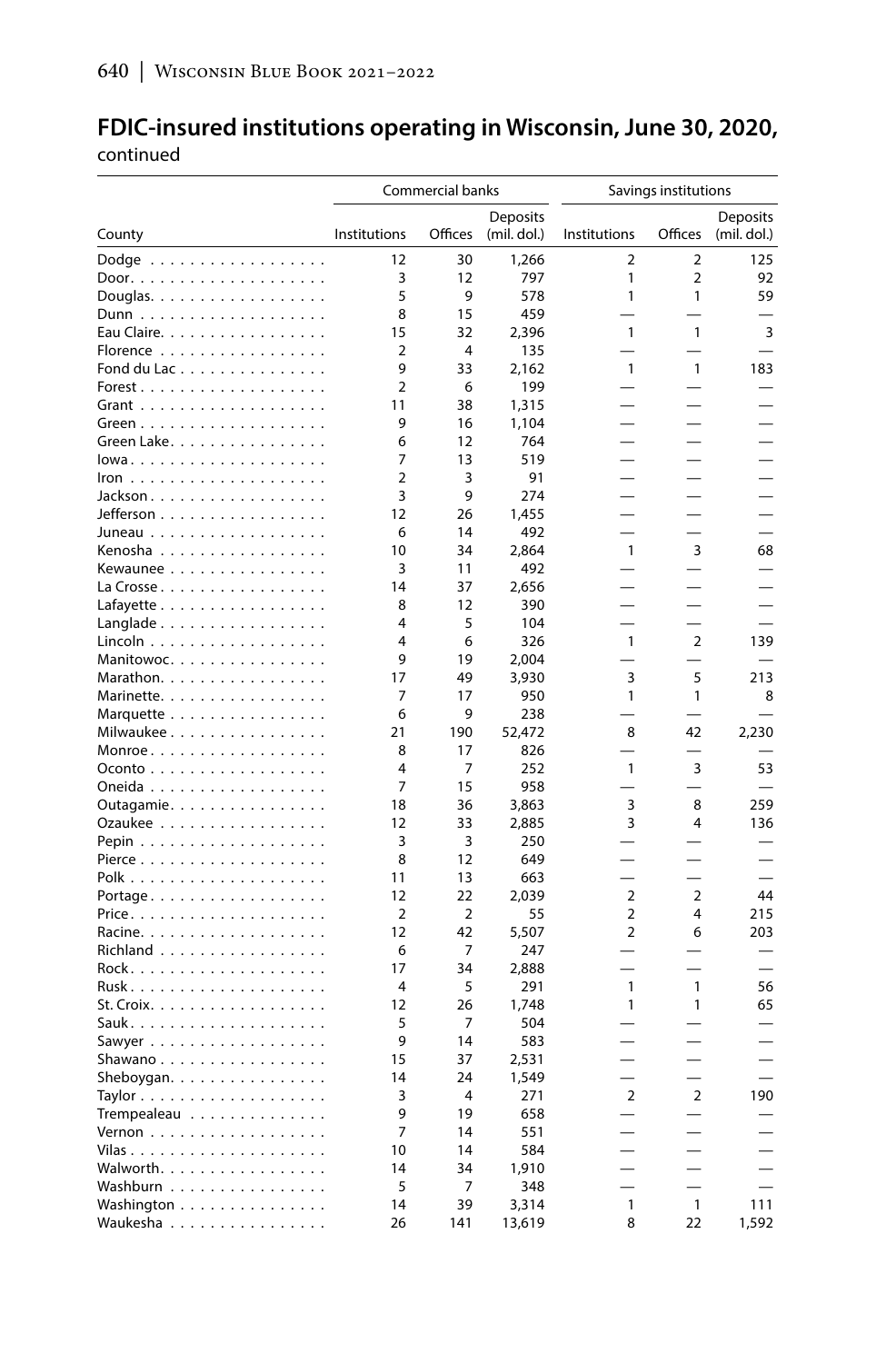#### **FDIC-insured institutions operating in Wisconsin, June 30, 2020,**  continued

|           |              | Commercial banks |          | Savings institutions                                 |     |          |
|-----------|--------------|------------------|----------|------------------------------------------------------|-----|----------|
| County    | Institutions |                  | Deposits | Offices (mil. dol.) Institutions Offices (mil. dol.) |     | Deposits |
| Waupaca   | 6            | 19               | 916      |                                                      |     |          |
| Waushara  |              | 8                | 314      |                                                      |     |          |
| Winnebago | 13           | 30               | 2,360    |                                                      |     | 68       |
|           | 9            | 21               | 1.599    | 4                                                    | 6   | 677      |
| $Total1$  | 189          | 1,712            | 170,554  | 27                                                   | 143 | 8,757    |

Note: Menominee County did not report separately.

— Represents zero.

1. Total number of institutions is an unduplicated total for institutions operating in more than one county. Deposit figures do not add to state totals due to rounding.

Source: Federal Deposit Insurance Corporation, "Deposits of all FDIC-Insured Institutions: State Totals by County," at www.fdic. gov/regulations/resources/call/sod.html [June 30, 2020].

#### **Wisconsin state-chartered credit unions**

| Number of<br>credit unions | Total members (%<br>chg. from prior yr.) | Total assets in mil. dols.<br>(% chg. from prior yr.) |
|----------------------------|------------------------------------------|-------------------------------------------------------|
| 22                         | 4,659 (NA)                               | $0.5$ (NA)                                            |
| 383                        | 57,847 (NA)                              | 2.9(NA)                                               |
| 592                        | 153,849 (NA)                             | 11.2 (NA)                                             |
| 536                        | 144,524 (NA)                             | 19.1 (NA)                                             |
| 542                        | 193.296 (NA)                             | 42.9 (NA)                                             |
| 696                        | 292.552 (NA)                             | 120.6 (NA)                                            |
| 733                        | 363,444 (NA)                             | 206.4 (NA)                                            |
| 781                        | 493.399 (NA)                             | 346.6 (NA)                                            |
| 766                        | 628,543 (NA)                             | 480.4 (NA)                                            |
| 673                        | 805,123 (NA)                             | 875.5 (NA)                                            |
| 618                        | 1.060.292 (NA)                           | 1,403.8 (NA)                                          |
| 550                        | 1,261,407 (NA)                           | 2,831.4 (NA)                                          |
| 440                        | 1,485,109 (4.3)                          | 4.148.7 (8.6)                                         |
| 384                        | 1.744.696 (1.8)                          | 6,179.2(7.4)                                          |
| 340                        | 1.918.729 (1.7)                          | 9.425.9(7.9)                                          |
| 280                        | 2.047.031 (2.8)                          | 14,805.3 (8.2)                                        |
| 223                        | 2,186,471 (1.0)                          | 20,685.4 (4.9)                                        |
| 203                        | 2.225.892 (1.8)                          | 21,915.6 (5.9)                                        |
| 187                        | 2,264,788 (1.7)                          | 23,353.8 (6.6)                                        |
| 171                        | 2.335.239 (3.1)                          | 24,517.9 (5.0)                                        |
| 160                        | 2.460.025 (5.3)                          | 26.324.6 (7.4)                                        |
| 150                        | 2.613.667(6.2)                           | 28,797.1 (9.4)                                        |
| 143                        | 2.790.644 (6.8)                          | 31,453.3 (9.2)                                        |
| 129                        | 2,938,267 (5.3)                          | 34,157.2 (8.6)                                        |
| 125                        | 3.081.193 (4.9)                          | 37.012.0 (8.4)                                        |
| 121                        | 3.196.907 (3.8)                          | 41.069.5 (11.0)                                       |
| 118                        | 3,307,029 (3.4)                          | 49,524.8 (20.6)                                       |

NA–Not available.

Source: Wisconsin Department of Financial Institutions, Office of Credit Unions, 2020 Year End Credit Union Bulletin, at https://www.wdfi.org/\_resources/indexed/site/fi/cu/QuarterlyReports/2020/2020%20Year%20End%20Bulletin.pdf [March 2021], and prior editions.